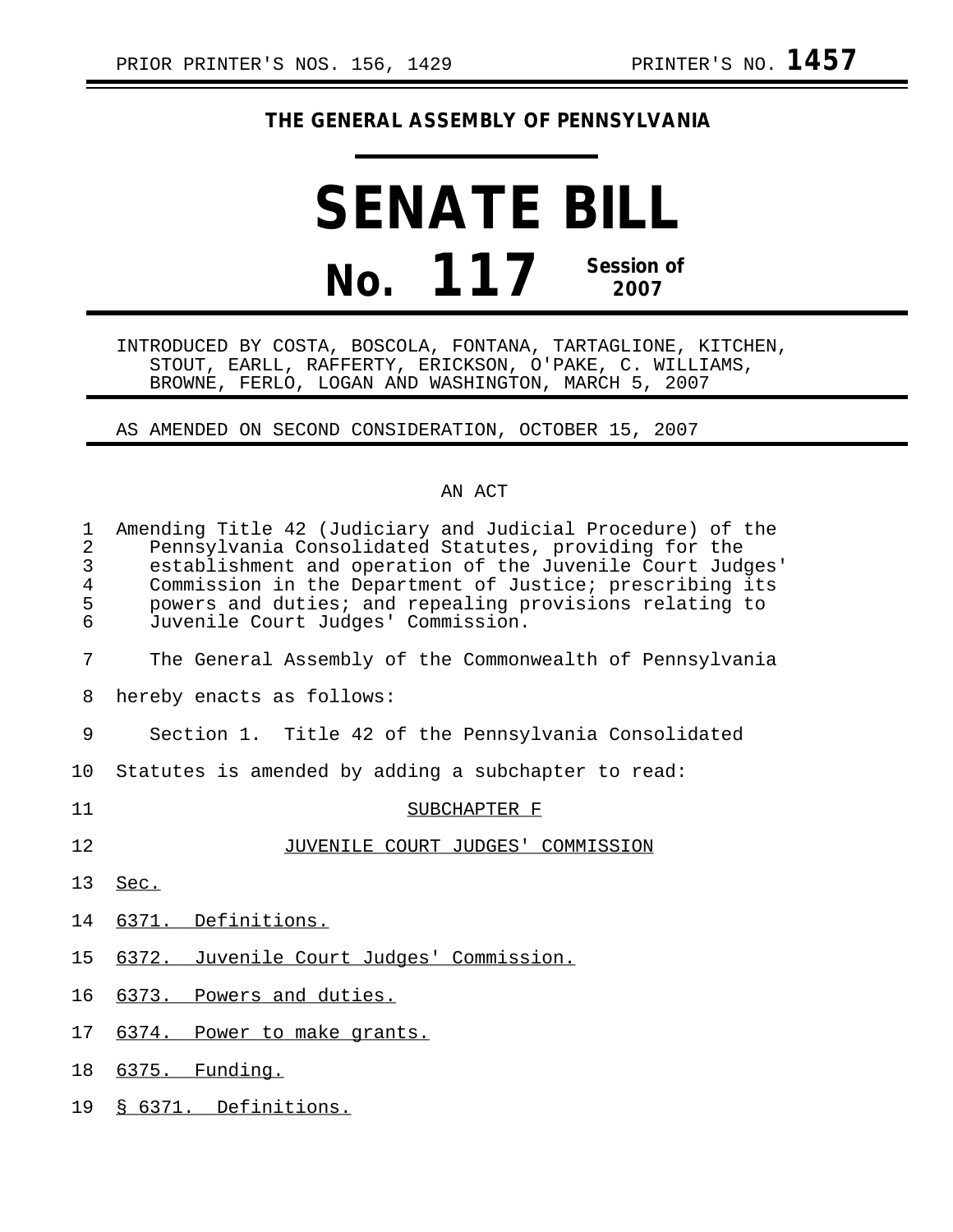| 1  | The following words and phrases when used in this subchapter     |
|----|------------------------------------------------------------------|
| 2  | shall have the meanings given to them in this section unless the |
| 3  | <u>context clearly indicates otherwise:</u>                      |
| 4  | "Commission." The Juvenile Court Judges' Commission created      |
| 5  | pursuant to section 6372(a) (relating to Juvenile Court Judges'  |
| 6  | Commission).                                                     |
| 7  | "Commissioner." A member appointed to the Juvenile Court         |
| 8  | Judges' Commission pursuant to section 6372(b) (relating to      |
| 9  | <u>Juvenile Court Judges' Commission).</u>                       |
| 10 | § 6372. Juvenile Court Judges' Commission.                       |
| 11 | Establishment.--There is hereby established in the<br>(a)        |
| 12 | Office of General Counsel the Juvenile Court Judges' Commission. |
| 13 | (b) Composition.--The commission shall consist of nine           |
| 14 | judges who shall be appointed by the Governor from a list of     |
| 15 | judges, serving in the juvenile courts, selected and submitted   |
| 16 | by the Chief Justice of Pennsylvania.                            |
| 17 | (c) Tenure.--Of the first nine appointees to the commission,     |
| 18 | three shall serve for three years, three for two years and three |
| 19 | for one year. After the initial term, the term for all members   |
| 20 | shall be three years.                                            |
| 21 | (d) Officers.--The commission shall annually select one of       |
| 22 | its members as chairman and one member as secretary.             |
| 23 | (e) Staff.--The chairman, with the approval of the majority      |
| 24 | of the commission, may appoint and fix the compensation of       |
| 25 | assistants, clerks and stenographers as he deems necessary to    |
| 26 | enable the commission to perform its powers and duties. During   |
| 27 | his term of employment, no assistant shall engage, directly or   |
| 28 | indirectly, in the practice of law in any juvenile court in this |
| 29 | Commonwealth.                                                    |
| 30 | Staff compensation.--The compensation of the assistants,<br>(f)  |

20070S0117B1457 - 2 -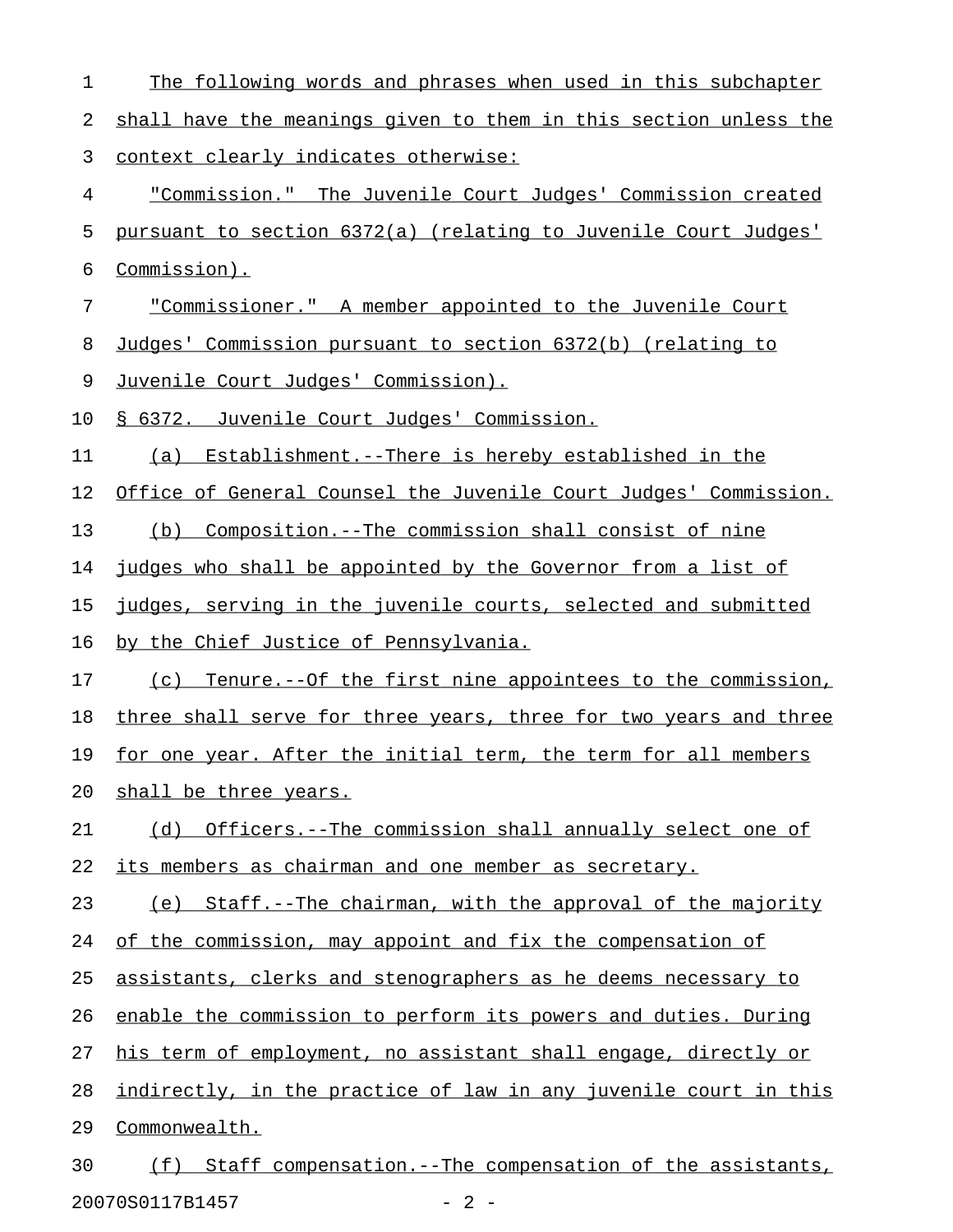| 1  | clerks and stenographers shall be fixed within limitations fixed         |
|----|--------------------------------------------------------------------------|
| 2  | by the Executive Board and shall be eligible to apply for                |
| 3  | membership in the State Employees' Retirement System.                    |
| 4  | Meetings.--Each year there shall be quarterly meetings<br>(q)            |
| 5  | of the commission, and such additional meetings as the chairman          |
| 6  | shall deem necessary. Each commissioner attending the meetings           |
| 7  | shall be paid only his necessary expenses incurred in attending          |
| 8  | the meetings. Five members of the commission shall constitute a          |
| 9  | quorum at meetings.                                                      |
| 10 | § 6373. Powers and duties.                                               |
| 11 | The commission shall have the power and is required to do the            |
| 12 | following:                                                               |
| 13 | Advise the juvenile court judges of this<br>(1)                          |
| 14 | <u>Commonwealth in all matters pertaining to the proper care and</u>     |
| 15 | maintenance of delinquent and dependent children.                        |
| 16 | Examine the administrative methods and judicial<br>(2)                   |
| 17 | procedure used in juvenile courts throughout this                        |
| 18 | Commonwealth, establish standards and make recommendations on            |
| 19 | the same to the courts presiding over juvenile proceedings               |
| 20 | within this Commonwealth.                                                |
| 21 | (3) Examine the personnel practices and employment                       |
| 22 | standards used in probation offices in this Commonwealth,                |
| 23 | establish standards and make recommendations on the same to              |
| 24 | courts presiding over juvenile proceedings within this                   |
| 25 | Commonwealth.                                                            |
| 26 | (4) Collect, compile and publish such statistical and                    |
| 27 | other data as may be needed to accomplish reasonable and                 |
| 28 | efficient administration of the juvenile courts system.                  |
| 29 | § 6374. Power to make grants.                                            |
| 30 | The Office of General Counsel, by and through the commission,<br>$\,<\,$ |
|    | 20070S0117B1457<br>$-3 -$                                                |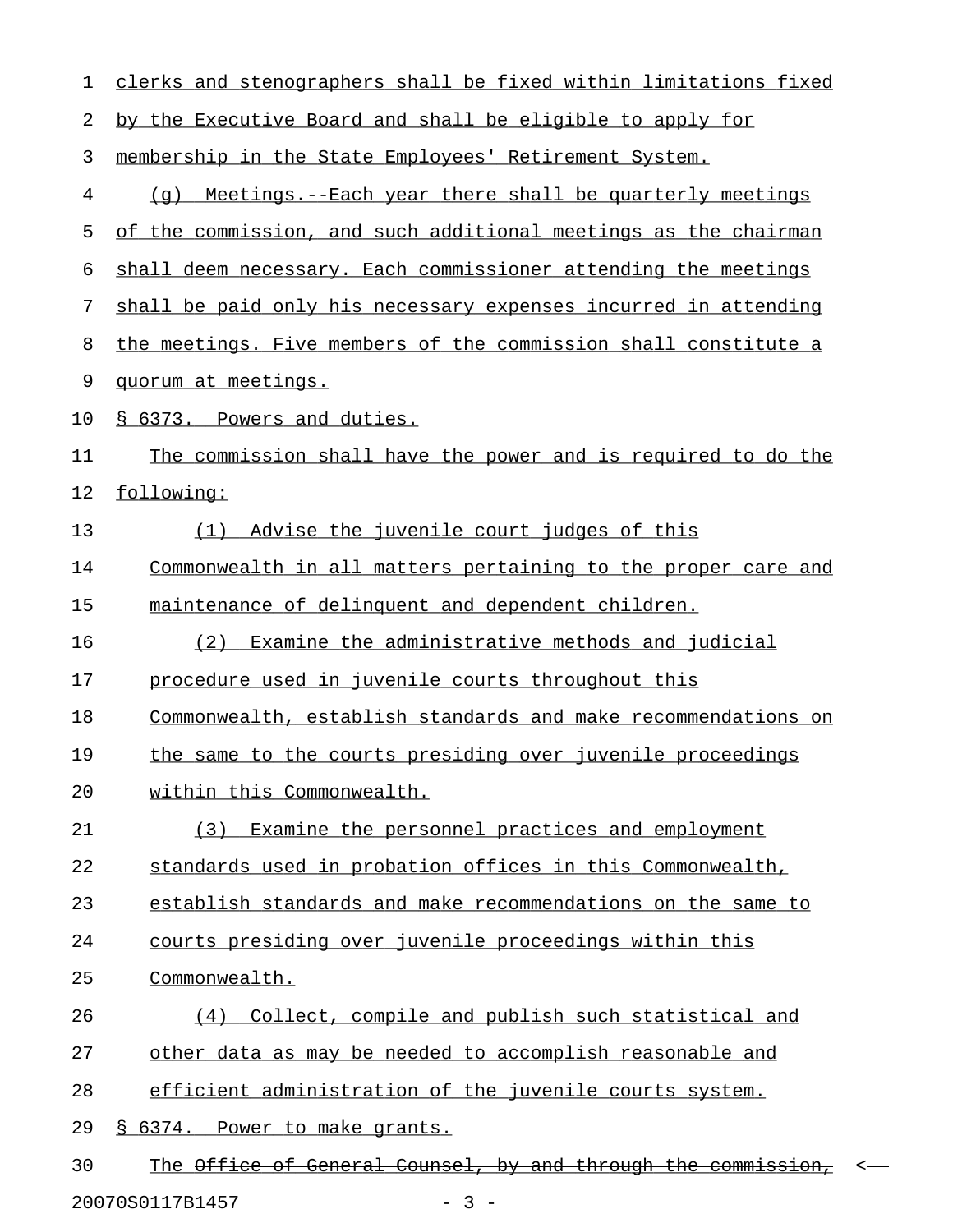| 1  | COMMISSION shall have the power, and its duty shall be, to make<br>$\overline{\phantom{a}}$ |
|----|---------------------------------------------------------------------------------------------|
| 2  | annual grants to political subdivisions for the development and                             |
| 3  | improvement of probation services for juveniles.                                            |
| 4  | <u>§ 6375. Funding.</u>                                                                     |
| 5  | The General Assembly shall annually appropriate such sums as                                |
| 6  | may be necessary for the operation and expenses of the                                      |
| 7  | commission.                                                                                 |
| 8  | Section 2. Repeals are as follows:                                                          |
| 9  | The General Assembly declares that the repeals under<br>(1)                                 |
| 10 | paragraphs $(2)$ and $(3)$ are necessary to effectuate the                                  |
| 11 | addition of 42 Pa.C.S. Ch. 63 Subch. F.                                                     |
| 12 | The act of December 21, 1959 (P.L.1962, No.717)<br>(2)                                      |
| 13 | entitled "An act providing for the creation and operation of                                |
| 14 | the Juvenile Court Judges' Commission in the Department of                                  |
| 15 | Justice; prescribing its powers and duties; and making an                                   |
| 16 | appropriation."                                                                             |
| 17 | Sections 905.1 and 905.2 of the act of April 9, 1929<br>(3)                                 |
| 18 | (P.L.177, No.175), known as The Administrative Code of 1929.                                |
| 19 | Section 3. This act shall be a continuation of the act of                                   |
| 20 | December 21, 1959 (P.L.1962, No.717), entitled "An act providing                            |
| 21 | for the creation and operation of the Juvenile Court Judges'                                |
| 22 | Commission in the Department of Justice; prescribing its powers                             |
| 23 | and duties; and making an appropriation." The following apply:                              |
| 24 | Except as otherwise provided in 42 Pa.C.S. Ch. 63<br>(1)                                    |
| 25 | Subch. F, all activities initiated under the act of December                                |
| 26 | 21, 1959 (P.L.1962, No.717), entitled "An act providing for                                 |
| 27 | the creation and operation of the Juvenile Court Judges'                                    |
| 28 | Commission in the Department of Justice; prescribing its                                    |
| 29 | powers and duties; and making an appropriation," shall                                      |
| 30 | continue and remain in full force and effect and may be                                     |
|    | 20070S0117B1457<br>4                                                                        |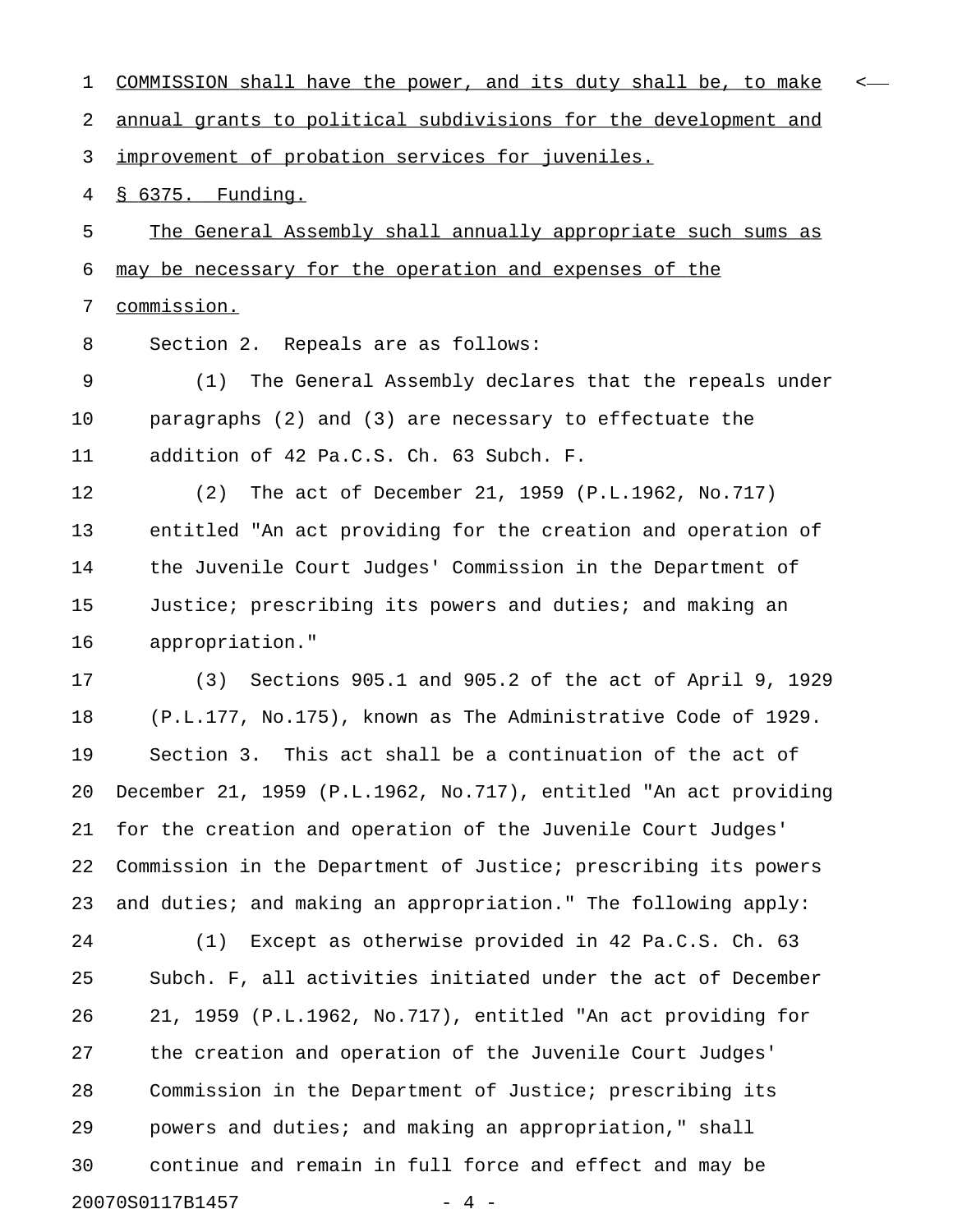1 completed under 42 Pa.C.S. Ch. 63 Subch. F. Orders, 2 regulations, rules and decisions, which were made under the 3 act of December 21, 1959 (P.L.1962, No.717), and which are in 4 effect on the effective date of section 2 shall remain in 5 full force and effect until revoked, vacated or modified 6 under 42 Pa.C.S. Ch. 63 Subch. F. Contracts, obligations and 7 collective bargaining agreements entered into under the act 8 of December 21, 1959 (P.L.1962, No.717) are not affected nor 9 impaired by the repeal of the act of December 21, 1959 10 (P.L.1962, No.717).

11 (2) Any difference in language between 42 Pa.C.S. Ch. 63 12 Subch. F and the act of December 21, 1959 (P.L.1962, No.717) 13 is intended only to conform to the style of the Pennsylvania 14 Consolidated Statutes and is not intended to change or affect 15 the legislative intent, judicial construction or 16 administration and implementation of the act of December 21, 17 1959 (P.L.1962, No.717).

18 Section 4. This act shall be a continuation of sections 19 905.1 and 905.2 of the act of April 9, 1929 (P.L.177, No.175), 20 known as The Administrative Code of 1929. The following apply:

21 (1) Except as otherwise provided in 42 Pa.C.S. Ch. 63 22 Subch. F, all activities initiated under sections 905.1 and 23 905.2 of The Administrative Code of 1929 shall continue and 24 remain in full force and effect and may be completed under 42 25 Pa.C.S. Ch. 63 Subch F. Orders, regulations, rules and 26 decisions, which were made under sections 905.1 and 905.2 of 27 The Administrative Code of 1929 and which are in effect on 28 the effective date of section 2 of this act shall remain in 29 full force and effective until revoked, vacated or modified 30 under 42 Pa.C.S. Ch. 63 Subch. F. Contracts, obligations and 20070S0117B1457 - 5 -